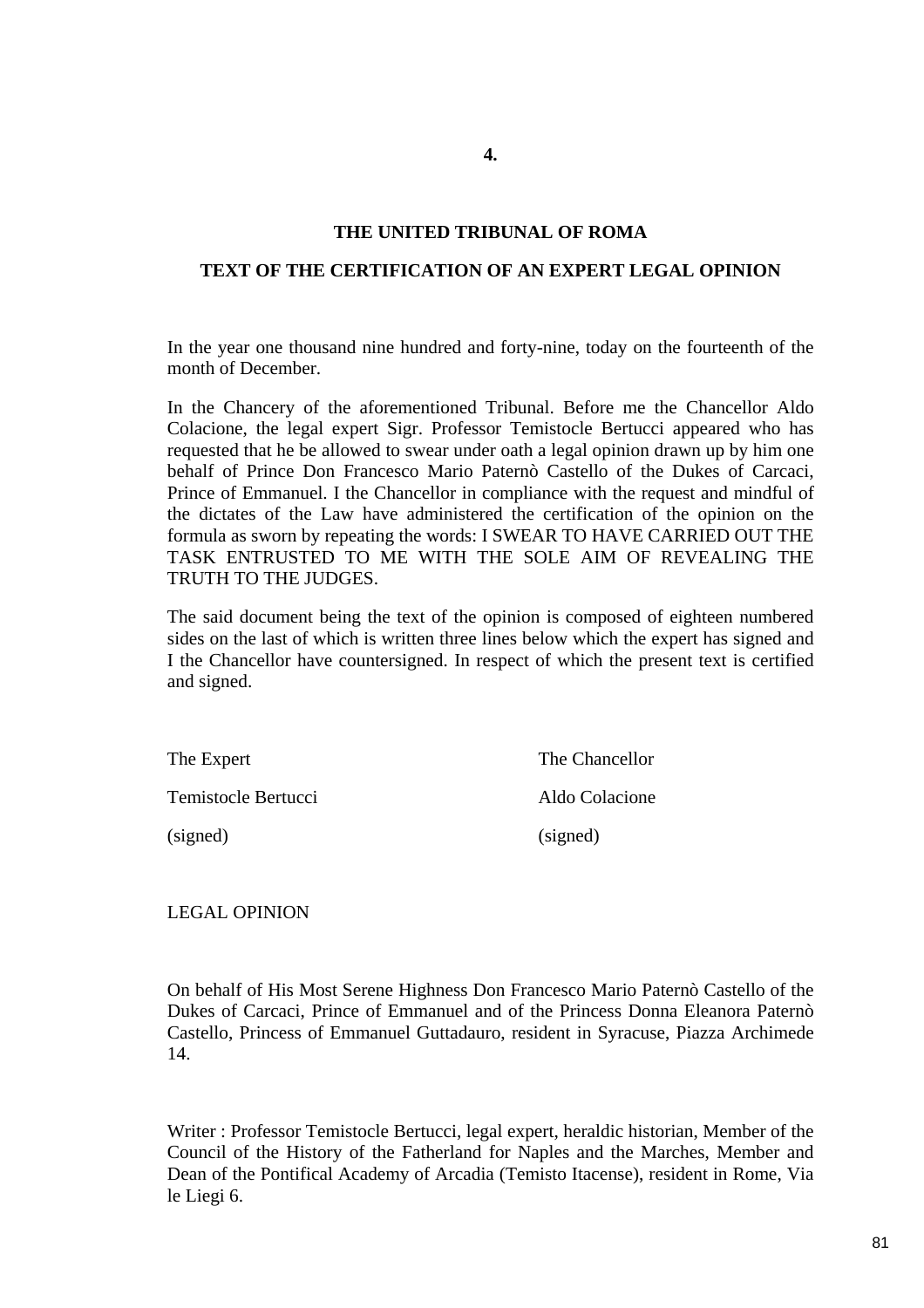## PREAMBLE

The last Sovereign of the Two Sicilies, King Francesco the Second di Borbone, while defending his rights in Gaeta wished by a number of decrees which he signed in that fortress to give comfort to the family of Paternò Castello e Guttadauro of the Dukes of Carcaci in the person of Don Mario, being the maternal grandfather of my client Don Francesco by a special decree which it is useful to relate in his interest :

FRANCESCO II by the grace of God King of the Kingdom of the Two Sicilies, of Jerusalem etc., Duke of Parma, Piacenza, Castro etc., etc., Hereditary Grand Prince of Tuscany etc., etc., etc.

In view of the documents which have been presented to Us by Our beloved subject Don Mario Paternò Castello e Guttadauro of the Dukes of Carcaci, son of Don Giovanni and of the late Donna Eleanora Guttadauro Princess of Emmanuel-Reburdone, by whom have descended to him the rights in respect of the heraldic patrimony of the House of Guttadauro and those of the Order of the Collar of the House of Paternò dedicated to Saint Agatha, Virgin and Martyr of Catania, founded by his Ancestors who reigned over the Balearic Islands and Ibiza.

On the proposal of Our Minister and Secretary of State for Justice;

We have decreed and We do so decree as follows :

Article 1 – We recognise as inherent in Don Mario Paternò Castello e Guttadauro of the Dukes of Carcaci the right to noble titles, being part of the heraldic patrimony of the House of Guttadauro, with the transmission in perpetuity of the said titles in the order of primogeniture among the legitimate descendants, always excluding bastards just as those legitimated or otherwise by a marriage subsequent to their birth. In the event of a vacancy or other impediment in the male descendance the aforesaid rights will descend to the first male child of the first daughter provided both are born of legitimate marriage and so on in this order; by a collateral descent to the fourth degree. We recognise him moreover as Head of the Dynastic Order of the Collar dedicated to Saint Agatha, Virgin and Martyr, the indisputable patrimony of the Most Serene House of Paternò with the title and rank of Sovereign Grand Master with the faculty to bestow honours and confer chivalric ranks and noble titles predicated on a family name, on predicates in the Balearic Islands once the Royal Domain of his ancestors and also on the Palace of Paternò.

To ensure the continuity of the Grand Magistry among his legitimate descendants We wish heirs who have not contracted marriage by the age of fifty to be debarred from the succession to every right and claim; only in such case, they revert, in the absence of direct and immediate male descendent as has been required by decree to the legitimate sons of legitimate daughters in the order of primogeniture so that the Chivalric Order may remain always in the House of Paternò. In the event that transmission in the female line must also be excluded by reason of some inappropriate marriage, the Grand Magistry will pass to the branch of the Paternò most closely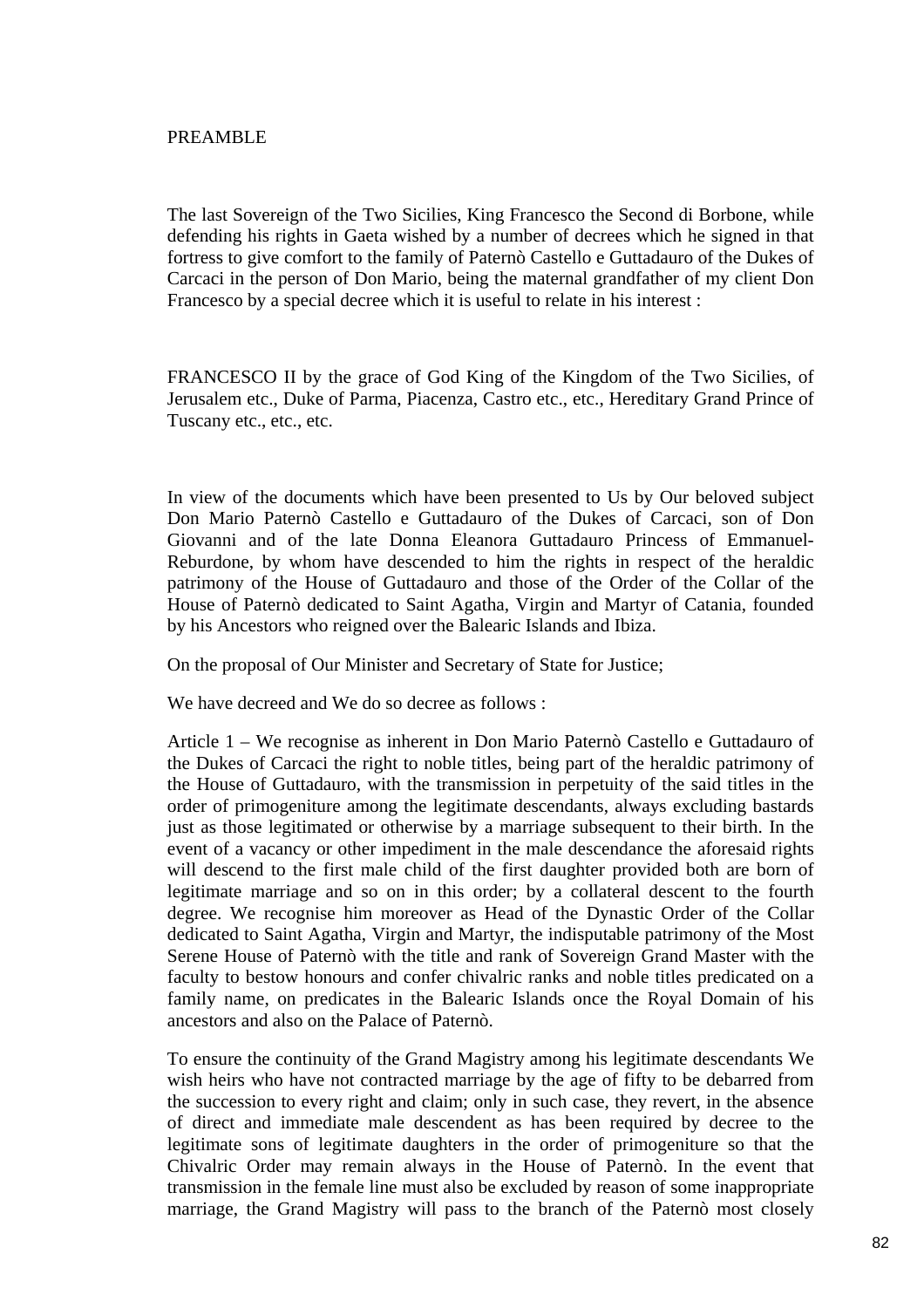related to the last Sovereign Grand Master, always respecting in its transmission that which We in Our wisdom have resolved to arrange.

Article 2 – Wishing moreover to give to Our beloved subject Don Mario Paternò Castello e Guttadauro of Carcaci in the City of Catania a particular attestation of Our Sovereign satisfaction, not least for the many and constant proofs of his faithfulness and his sincere attachment to Our Royal Throne which is adorned by his precious qualities and in consideration of the ancient nobility of his family We have resolved to bestow on him the title of Prince of Val d'Emmanuel in the locality of Pedagaggi, once fief of the Guttadauro, in the region of Francofonte, transmissible by special permission to legitimate children both male and female born of legitimate marriage and thus in perpetuity in the order of male primogeniture among their legitimate descendants and in collateral lines to the fourth degree, according to the laws of the Kingdom, commanding also that the legitimate holders of the title combine with their arms the noble arms of Guttadauro being nine gouttes Or on an Azure field.

Article 3 – Our Minister and Secretary of State for Justice is responsible for the execution of this present Decree.

Given in Gaeta on the  $16<sup>th</sup>$  September 1860

Signed : FRANCESCO

The Minister and Secretary of State for Justice,

Signed : Knight Grand Cross Pietro C. Uloa

THE PATERNÒ

The Golden Book of the Italian Nobility, on page 510 of its Volume V, relates thus : A Sicilian family descended from the Infant Don Pietro of Aragon Count of Ayerbe and Zenia, son of the King Don James the Conqueror and of Donna Theresa de Vidaure, his third wife, called upon to succeed to the throne by his father's testament (Montpellier, the  $26<sup>th</sup>$  August 1272). One of his sons Don Miguel, being in rebellion against his cousin Don Alfonso the King of Aragon, was deprived of the paternal lordships and acquired in 1287 the Castle of Paternoy from which his descendants have taken their name. Many branches of the family sprang up in Spain, one of which was moved to Sicily by John known as the Elder towards the middle of the  $14<sup>th</sup>$ Century. They have provided in Sicily four Presidents of the Realm and a great number of Vicars General, captains in arms in times of war, a Viceroy in Tripoli and one in Malta, a Grand Chancellor and various chamberlains to the King of Naples and to the Roman Church archbishops, bishops; bailiffs and grand priors of the Order of Jerusalem and knights of all the Military Orders of Spain and the Two Sicilies.

The distinguished historian Filadelfo Mugnos, with the permission of his superiors as was necessary at that time, published in 1600 his precious text entitled : On the Glories of the Lords Paternò. Beginning with their Norman origins, he tells how a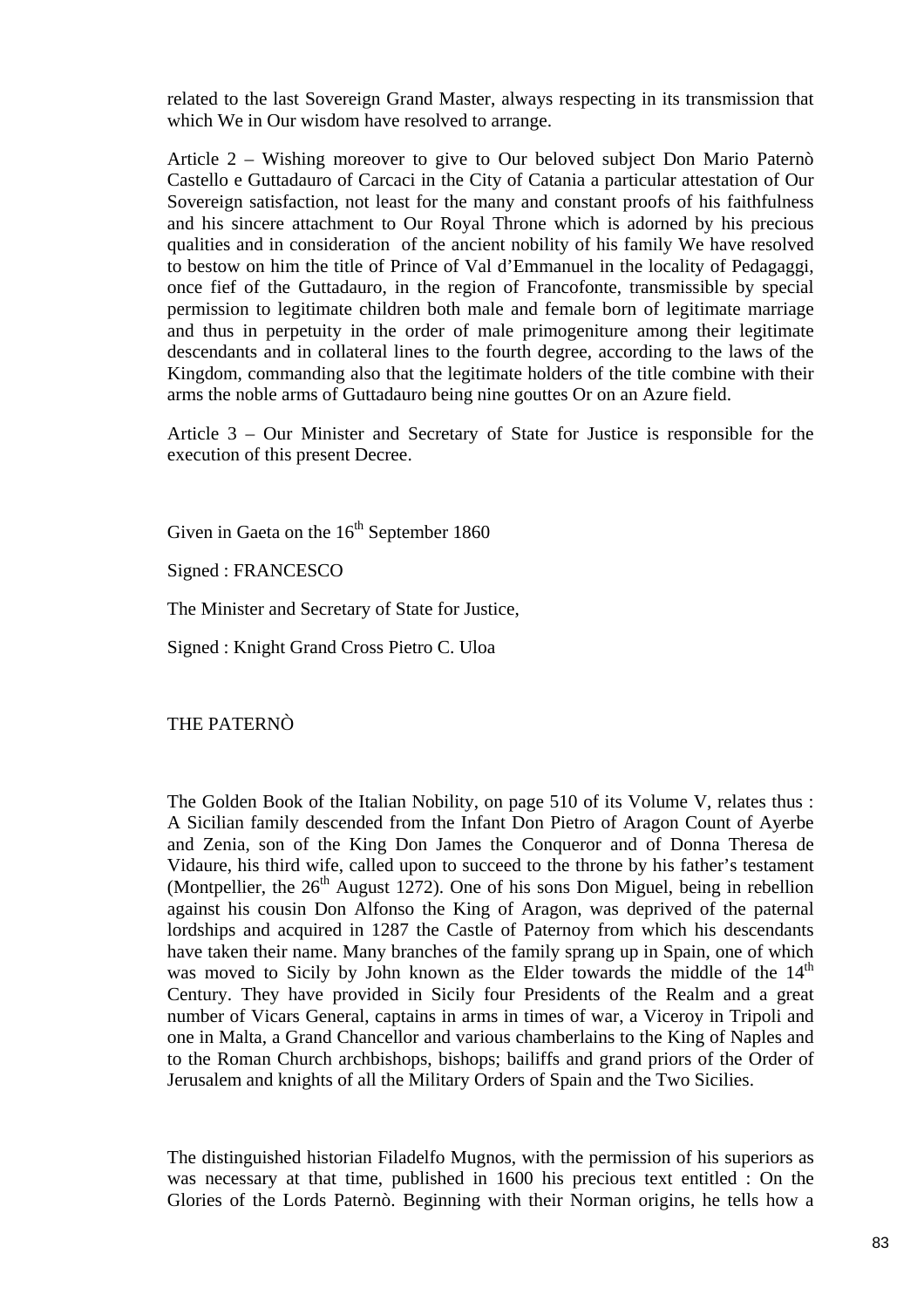Paternò, after sustained struggles with the Angevins, escaped to Aragon, from whose King he thereafter received the Kingdom of Minorca. John (of the Kings of Minorca) came to Sicily, where he found a legacy of the powerful but now extinct Paternò and he re-established the House.

In the mid-1700s when in Sicily everyone began to cultivate a passion of archaeology, they discovered various stones and inscriptions which bore witness to the existence of a Gens Paterna in Sicily in Roman times. Father Lupi in his book "Epitaphium Severae Martyris", Chapter II, a study of the catacombs of Rome, discovered a quantity of references to Paternò on which he discoursed in many publications as to whether they belonged to the Gens Julia or the Gens Nonia, or even Ovinia. The Prince of Biscari discovered other stones in Catania on which they spoke of the Paternò as Consuls and Praetors. The Prince of Torremuzza wrote on the Gens Paterna; as did also the Abbé Sestini in "Letters written from Sicily" (Florence, 1779- 84) and "A Description of the Museum of H.E. the Prince of Biscari" (Florence, 1776, and Livorno, 1787); and Count Caetani, the custodian of the antiquities of the Biscari museum; and Lombardo-Buda, the librarian of the Prince of Biscari, also wrote a paper on the subject. Fleetwood in his "Inscript. Antiq. Sylloge. Scaliger" (page 229) refers to the Gens Julia Paterna which moved from Rome to Gaul. The Gens Paternò of Sicily and Naples must have lived in Rome in the early years of the Roman Empire and divided into two branches, the one in Gaul and the other in Sicily. At the time of the Norman conquest the branch in Gaul came to re-ally itself with that in Sicily.

In Aragon a family of Paternoy flourished from 1300 to 1600. This family of Royal blood moved to Sicily in the second half of the  $13<sup>th</sup>$  Century and there put down roots (Fernando Paternò in the Raddusi Codices). One Giacinto Paternò y Miravella Gravina y Jurado in the document admitting him to the Order of Alcàntara (1617) demonstrated his descent from the House of Paternoy (State Archives, Madrid – Proofs of Alcàntara, N°. 147).

The geographic map of the said islands, in annexe to this document, is illustrative of the Royal Sovereignty of the Paternò over the Balearic Islands and Ibiza. On the right of it are depicted the armorial bearings of the King of Spain between the Kingdoms of Valencia and Catalonia and on the left (that is the left and right of the map and not of the person looking at it) are the historic arms of the Paternò, Sovereigns of the said islands, which are those of Aragon crossed by an azure bendlet (Annexe A).

Besides, the Sovereign of the Two Sicilies Francesco the Second di Borbone in his Decree given in the Preamble on the first page of the present document records that the Paternò were rulers and even Sovereigns over the Balearic Islands and Ibiza.

At this point it is legitimate to ask if Francesco the Second, who was in a state of war in Gaeta in defence of his rights, could issue Sovereign acts such as those which bestow nobiliary titles (Article 2 of the Sovereign Decree cited – Prince of Emmanuel)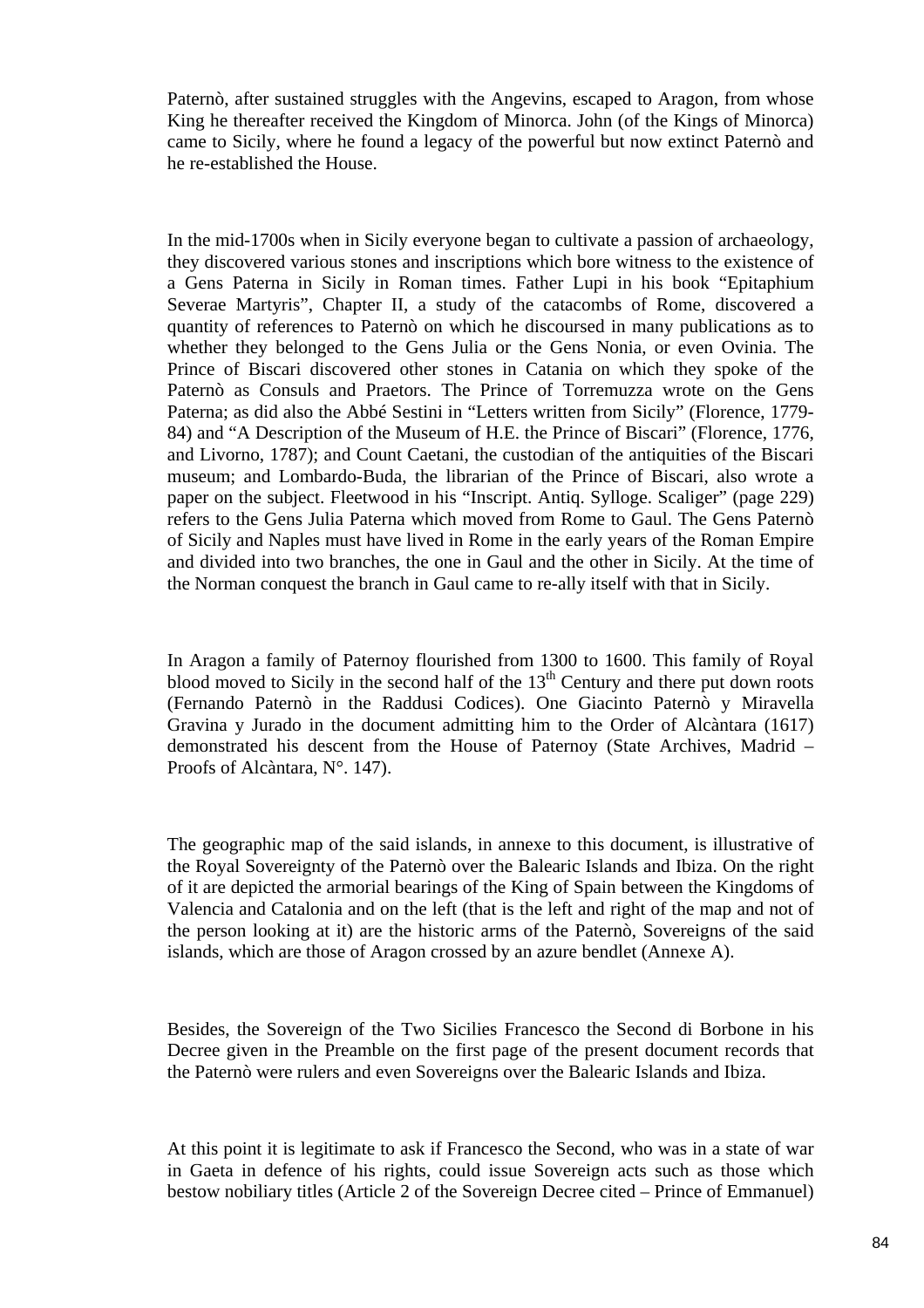and which recognise the Sovereign rights of the Paternò, just as those to bestow chivalric ranks in their Dynastic Order of the Collar dedicated to the Virgin of Catania Saint Agatha and nobiliary titles on a family name, on predicates in the Balearic Islands and on the Palace of Paternò.

# THUS

The question which the undersigned expert has asked himself and which could be authoritatively addressed by a learned magistrate warrants legal debate, in so far as it contains an elegant question of personal and international rights.

Francesco II di Borbone was KING at Gaeta in full possession of his powers. Abandoning the capital of Naples (see : R De Cesare "The End of a Kingdom – Naples & Sicily", Part II, The Reign of Francesco II, Città di Castello, 1900, pp.373- 374), from where was made the Royal Proclamation by Francesco II :"The war approaches the walls of the city of Naples and with inexpressible sorrow I leave with a part of the army, taking myself there where the defence of my rights calls me. I call on the honour and civic duty of the Mayor of Naples and of the Commandant of the City Guard of that city to spare this beloved fatherland the horrors of internal disorders and the disasters of civil war; if necessary I allow them all that is required and more to ensure this." On the  $6<sup>th</sup>$  September in a Proclamation signed Francesco and countersigned Giacomo De Martino, the King said inter alia :"We retain all Our titles and privileges which arise from indisputable and hallowed rights of succession and from treaties and We solemnly declare all events and acts to the contrary to be entirely without value and effect."

The Roman judiciary in a judgement of the  $10<sup>th</sup>$  September 1948, Section VII of the United Tribunal, No. 23.828/48 R.G. 5.143 bis, in total agreement with my own legal opinion on the subject, stated: "In respect of all the arguments on the continuation of the privileges of Sovereign families (Families long since deprived of their Thrones and inheritance) it is to be noted that the so called royal privilege is the personal privilege jure sanguinis of the ruling King or Prince alone and which is transmitted to his successors by the event of the coronation or investiture and also when through adverse circumstances they are deprived of their territorial possessions. A territorial possession does not constitute an essential element to be able to confer a title or a noble chivalric rank in so far as the Sovereign or the descendent of a Sovereign may also confer a noble title predicated on a family name."

In respect of the titles conferred by Francesco II in Gaeta the same magistrate said in the judgement under reference : "The former Sovereign of the Kingdom of the Two Sicilies H.M. Francesco II bestowed in Gaeta (the last stronghold of resistance) noble titles after the defeat of the forces of Garibaldi at Caiazzo in the euphoria of unexpected victory. The distinguished Raffaele De Cesare in his admirable work "The End of a Kingdom – Naples and Sicily" remarks "The Ambassador of Spain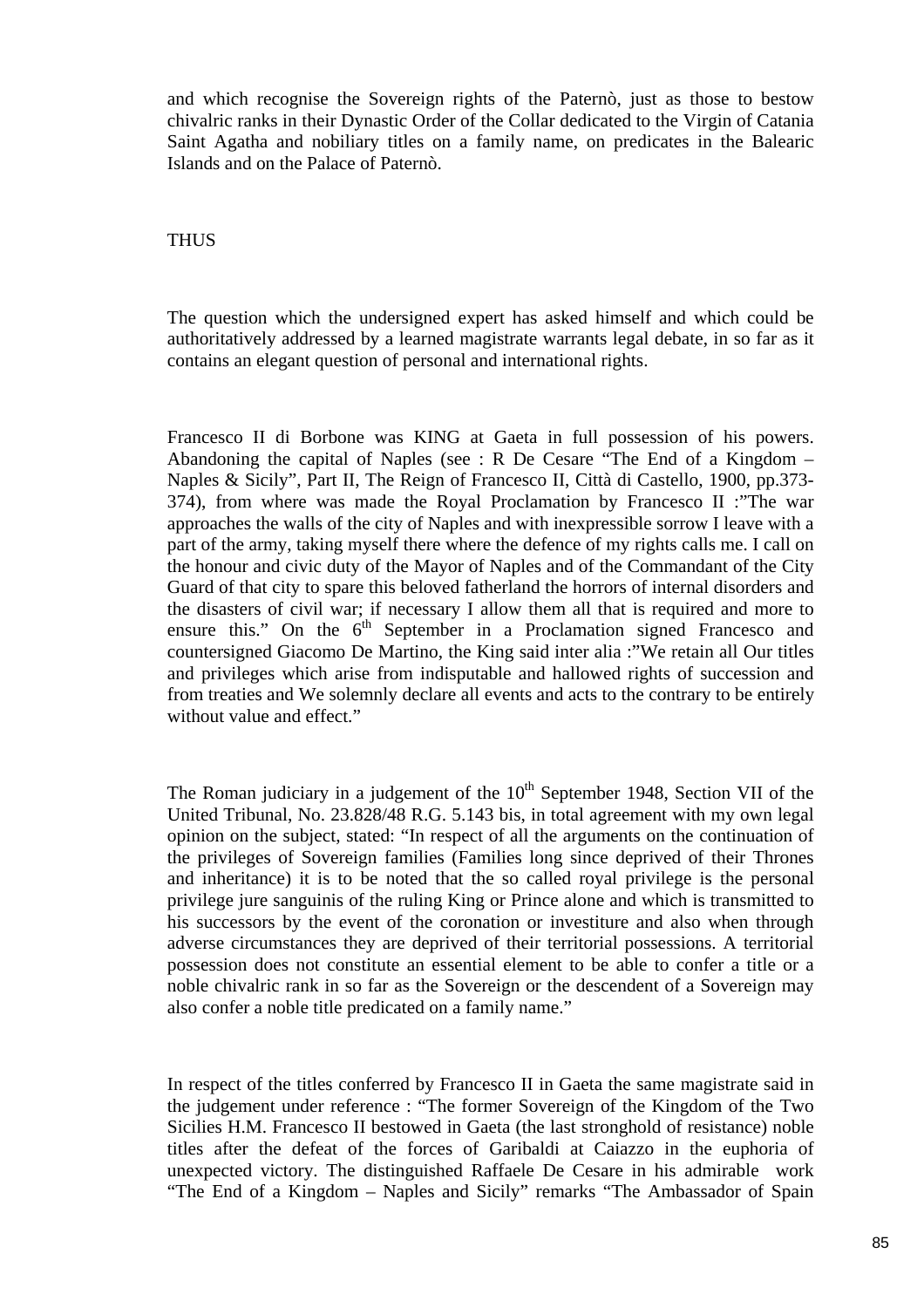who represented also the Duke of Parma at the Court of Francesco II, Don Salvatore Bermùdez de Castro, obtained from the King at Gaeta by a Decree of the  $8<sup>th</sup>$ September 1860 the title of Prince of Santa Lucia, which he transmitted in his Will to his own illegitimate daughter. Such a Will lodged with the Spanish Consul in Rome was exhibited in certified copy to the College of Arms on the  $3<sup>rd</sup>$  July 1886. The College of Arms by a Royal Decree of the  $19<sup>th</sup>$  December 1886 recognised the Bourbon title of Princess of Santa Lucia of Donna Maria Salvatora Bermùdez, who married the younger son of a noble Spanish family and who today is the owner of the Villa Farnesina."

So Francesco II was still in possession of his throne. The difference of residence could not and cannot interfere with the validity of a sovereign document which may be signed even on board a ship.

Even according to the most damned theories the Decree of Francesco II given on the first page of this present report bears the date of the  $16<sup>th</sup>$  September 1860, while the surrender of Gaeta (the Abdication) bears the date of the  $13<sup>th</sup>$  February 1861. But even after this date (see the judgement of the Roman magistrate under reference) : For the last Bourbon King of the Two Sicilies the matter remains very open and debatable whether he abdicated or not, but even were this to be the case, in leaving his territorial domains he carried with him the privileges inherent in his blood which he is permitted legitimately to exercise and to transmit to his descendants. The abdication does not entail nor even can it damage the source of the honours which is indisputably attached to the person of Royal blood whether or not on the Throne of a State.

The Order of the Collar of Saint Agatha of Paternò constitutes a most ancient element of the patrimony of the princely Family of Paternò also mentioned in the Decree of Francesco II, given on page one and following of this document, with all its sovereign privileges, also in the publication (Annexe B) of Francesco Paternò Castello e Sammartino Duke of Carcaci with the title "The Order of the Collar, Patrimony of the Most Serene Royal House of Paternò" (Catania, University Press, 1851).

Without transcribing all at length that the Most Serene Lord has learnedly explained in this publication of about one hundred years ago, it is right to read this same pamphlet which is supported by successive decisions of recognition of the Bourbons of the sovereignty of the Paternò, the erstwhile sovereigns of the Balearic Islands and of Ibiza with all the rights which arise there from and not excluding that of creating nobles and knights, such as is inherent in the Anointing of a Lord were he on a territorial throne.

This pamphlet (Annexe B) is intended as and integral and inseparable part of this present opinion.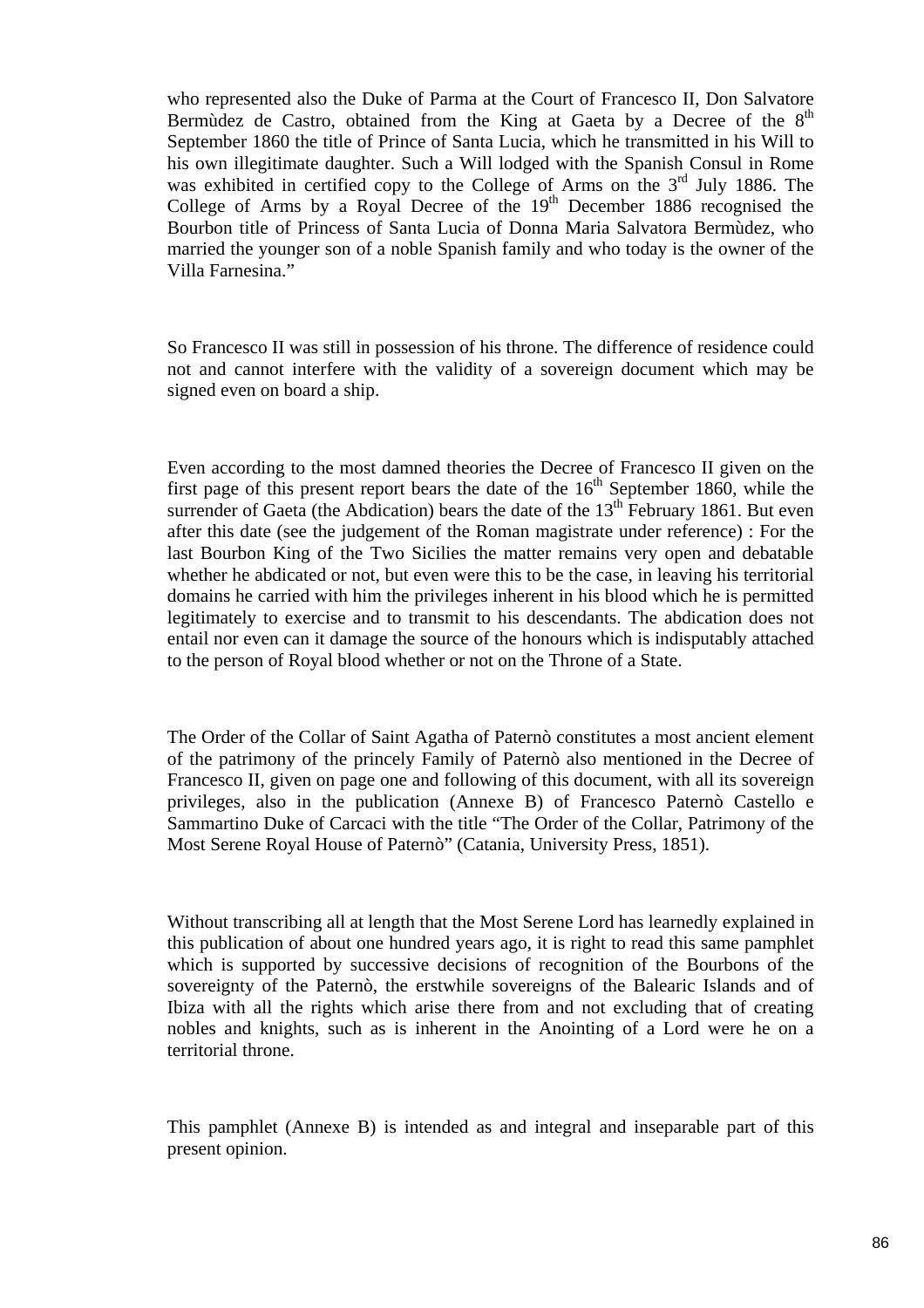The Statutes that the Most Serene Family of Paternò wished to decree in the year 1855 were as follows :

The Order of the Collar or of Saint Agatha is re-established on the foundation of the SOCIEDAD DE SANTHA AGATHA INSTITUITA DA SOVRANI BALEARIDI.

In remembrance of the Sicilian Saint and the grand collar of King Cypres of Paternoy with the motto "Post Tenebras Spero Lucem" the supreme rank will be reserved for Sovereigns, Cardinals and all legitimate male children of the Dynasty of Paternò.

The Grand Master of the Order is a descendant of Don Francesco Paternò Castello Duke of Carcaci.

The spouses of the Most Serene Paternò by right wear the Collar of the Order without specific conferment. Thus those not of the Family of Paternò upon whom the Collar is bestowed become thereby OUR COUSINS.

The Grand Master with the style of His Serene Highness is the Supreme Head of the Order and he alone may amend or add to the present Statutes.

He has the absolute and incontestable Sovereign power to confer ranks within the Order and hereditary noble titles on men and women in whom he finds favour, predicated either on a family name or on the Balearic Islands and Ibiza, the former kingdom of his ancestors.

The ranks of the Order are as follows : Knight of Justice, Knight of Grace, Grand Cross of Justice, Grand Cross of Grace, Collar. The Order may equally be conferred on ladies. For the Category of Justice four quarters of nobility must be proven unless the Grand Master wishes motu proprio or confer this category with total or partial exemption on exceptionally eminent persons according to his own judgement. The insignia of the Order are based on the Arms of the House of Paternò or more precisely : Or over four Pales Gules a Bendlet Azure.

For the Category of Grace the said insignia have as supporters two Lions rampant resting on ears of Corn Or. For the Category of Justice in addition to the supporters given above there will be two Swords in saltire behind the shield with points in base. The ribbon of the Order is crimson red watered silk bordered with gold.

In all matters concerning withdrawal of a conferment the Sovereign Grand Master may act according to his own discretion or may call upon the indisputable opinion of a Court of Honour.

Given the passage of time there are proposed the following Statutes which Prince Don Francesco Mario Paternò Castello of the Dukes of Carcaci, Prince of Emanuel, may if it please accept at the conclusion of this present opinion.

**STATUTES**